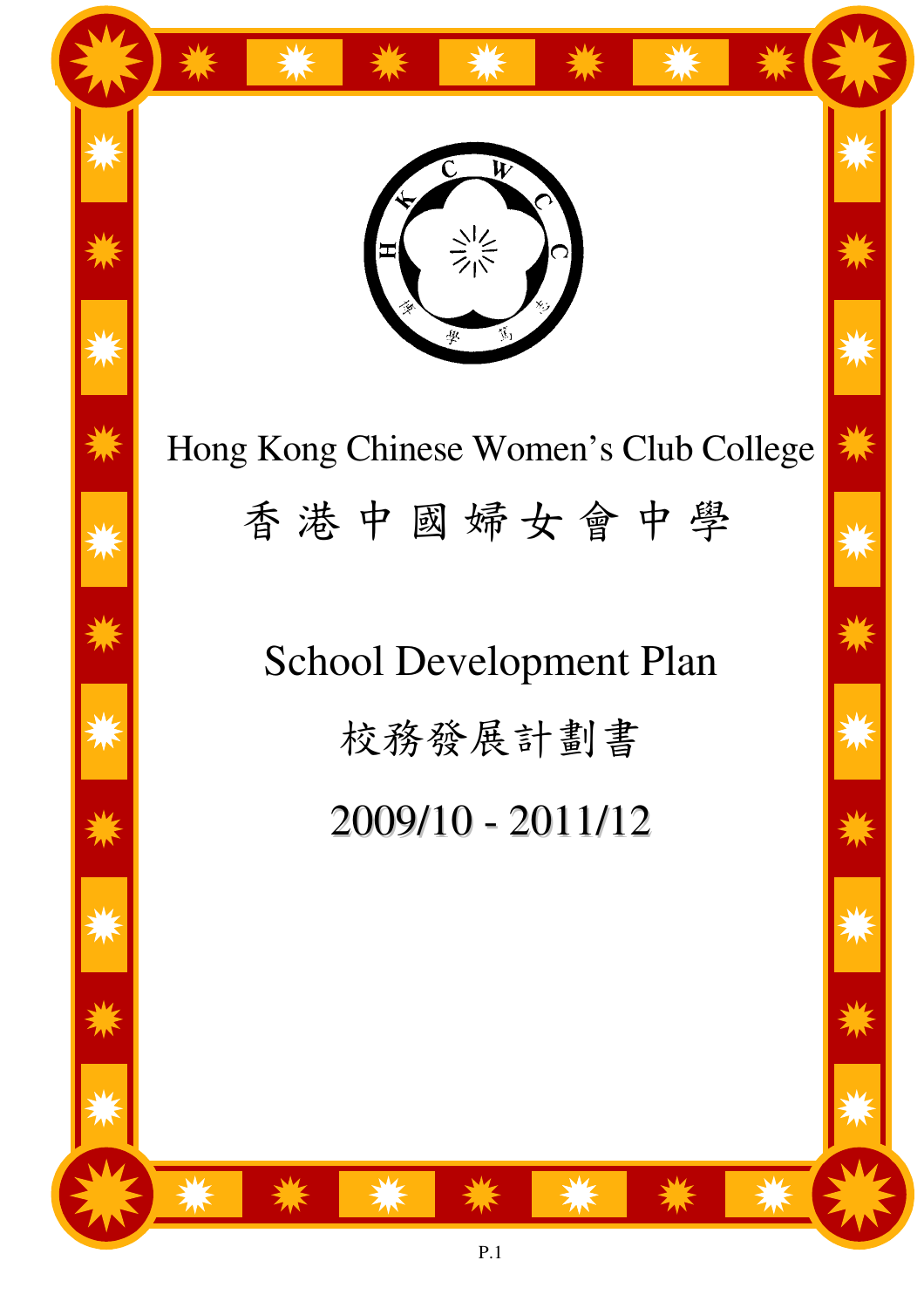# **CONTENTS**

目 錄

|     |                                                                   | Page |
|-----|-------------------------------------------------------------------|------|
| I.  | <b>Our Mission</b><br>辦學宗旨                                        | 1    |
| II. | Our Goals<br>校內教育目標                                               | 2    |
| Ш.  | Where We Are now<br>我們的現況                                         | 3    |
| IV. | <b>Major Concerns</b><br>關注事項                                     | 5    |
| V.  | <b>School Development Plan</b><br>學校發展計劃<br>$(2009/10 - 2011/12)$ | 6    |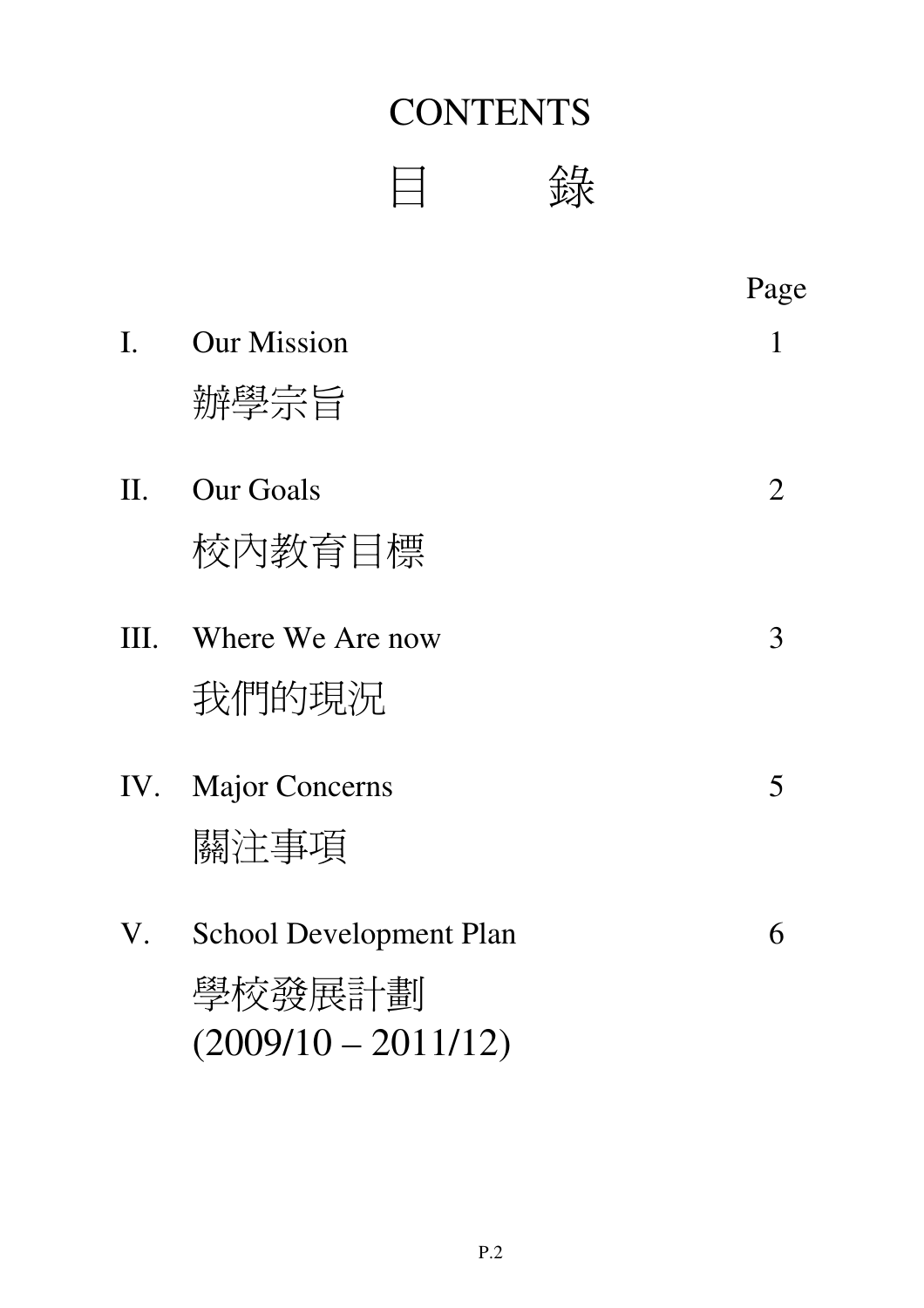## I. OUR MISSION

We aim at providing a broad, high quality education to nurture students with such virtues as scholarly intellect, fine personality and a strong sense of responsibility to the community. Guided by the School Motto "Knowledge and Perseverance", our students will achieve excellence in all aspects.

## 辦學宗旨

本校以「博學篤志」為校訓,旨在提供全面而高質素之教育,培育學生成為 學識淵博、品格高尚、追求卓越之英才,並勇於承擔,為社會人群謀福祉。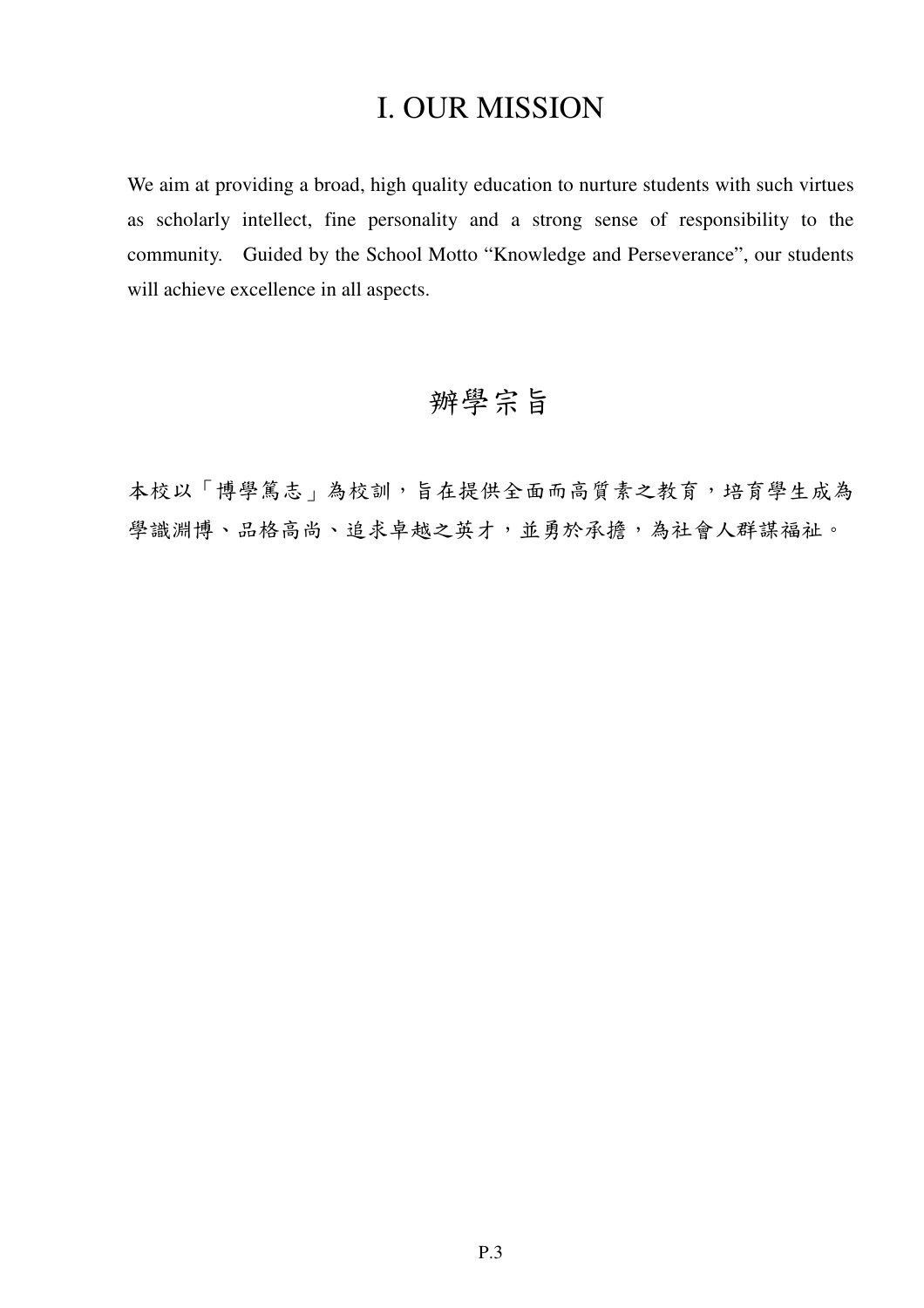## II. OUR GOALS

The school seeks to provide a dynamic and innovative learning environment where students can become self-motivated, inquisitive and creative learners.

#### **I. School Management and organization**

- **.** To provide suitable facilities and resources to meet the needs of our students.
- **.** To facilitate the professional development of teachers.
- **.** To develop a culture of school self-evaluation.

#### **II. Learning and teaching**

- **.** To provide a comprehensive curriculum to meet the students' interests, ability, future career needs and the demands of our society.
- **.** To develop in students a love of learning and prepare them for the life-long learning process.
- **.** To develop students' generic skills.
- **.** To develop students' proficiency in languages and to cultivate in students a reading habit.
- **.** To provide opportunities for life-wide learning in line with the school philosophy and students' interests.
- To encourage teachers to be aware of most recent educational trends through the adoption of updated teaching approaches, peer observation, collaborative lesson preparation and experience sharing.

#### **III. Student Support & School Ethos**

- **.** To nurture the development of positive attitudes and values in students, e.g. sense of responsibility, self-discipline and civic-mindedness.
- **.** To foster in students their self-esteem and respect for others.
- **.** To develop in students a sense of belonging to the school.
- **.** To encourage students to participate in school and community services.
- **.** To maintain liaison with parents about school matters and the progress of their children.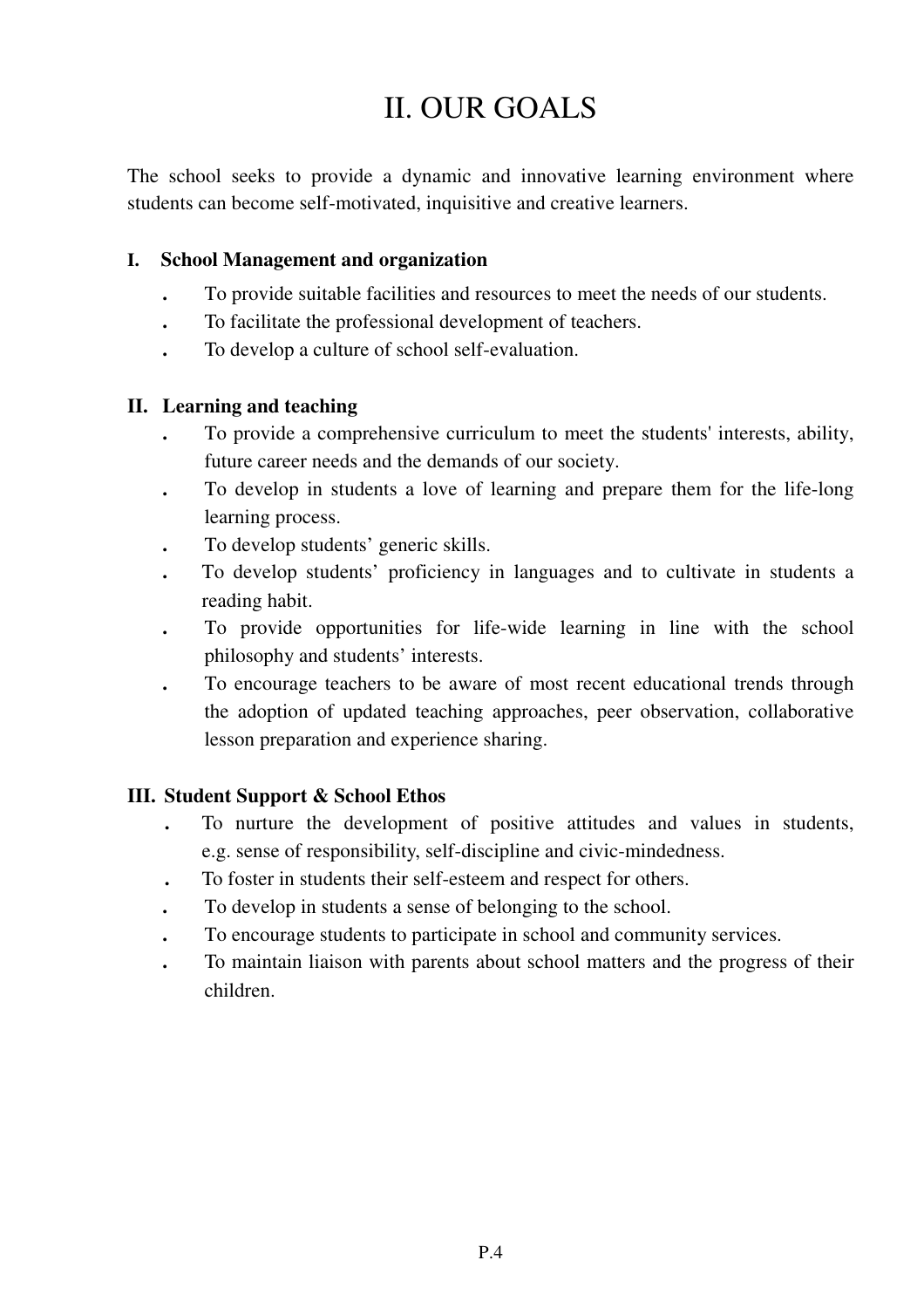## III. WHERE WE ARE NOW

## Our Strengths

An all-round education has been provided for all students, i.e. a comprehensive curriculum and a variety in other learning experiences.

The school has a clear goal to provide a positive and harmonious school life for students through various means of support for their development.

The school performs remarkably well in planning and managing resources to support school development.

Staff development activities support the development needs of the school.

Our school has good teacher-student relationship. Most teachers work collaboratively well, have great commitment to the school and are willing to spend extra time on guiding students on academic and non-academic matters.

Under a "whole school approach" to student support, most students are respectful, well-disciplined, motivated to study and have positive attitudes towards life.

Most office support staff are loyal and dedicated to the school.

Parents and alumni have strong confidence in the school and support the school in its endeavours to sustain development.

Our school has won recognition from the community through years of hardwork.

The Incorporated Management Committee has been established in 2008. The School Supervisor and Managers are fully supportive.

#### Our Weaknesses

There is a limitation in school premises for accommodating the needs of the New Senior Secondary (NSS) Education.

Some students are not independent enough to cope with the changing world. They should learn to be more confident and responsible.

Some students need to develop their higher-order thinking skills. This has to be supported by the teachers.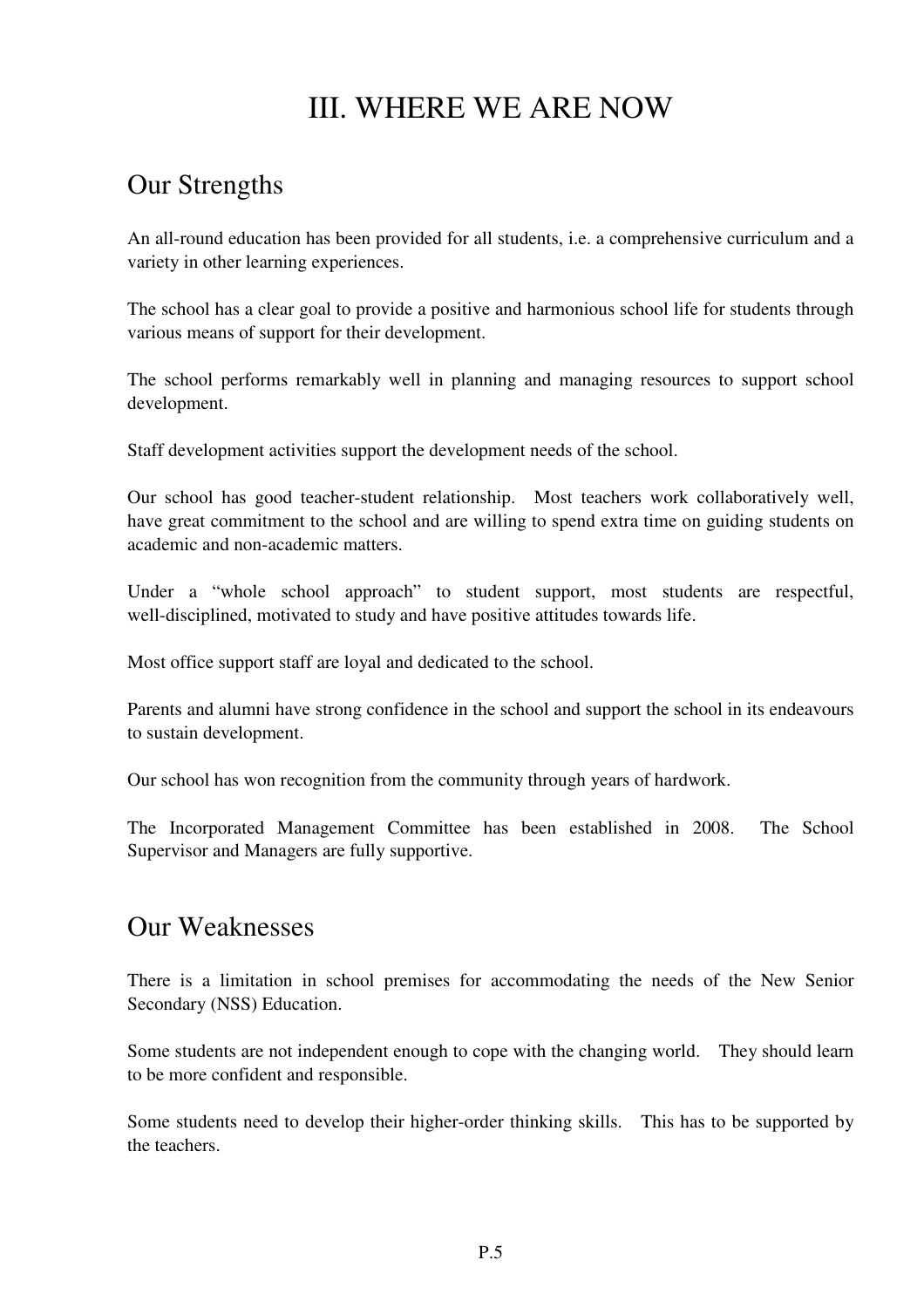## Our Opportunities

The NSS curriculum provides opportunities for developing an even more thorough, all-round education.

The NSS curriculum provides a chance of redeployment of staff and reallocation of the resources.

Further collaboration with alumni, NGO and community resources will open more resources for the school.

## Our Threats

At a time of NSS change, all the stakeholders are under a lot of stress & anxiety.

Heavy workload may adversely affect teachers' allocation of time to teaching, counselling and professional development.

With great social changes, students are under the adverse influence of peers and the media. More efforts have to be put on strengthening students' right values and attitudes.

Schools are under keen competition because of the decline in student population. Educational reform measures also sharpen the edge of competition.

The diverse learning capability of students is a problem.

Experienced teachers are going to retire in a few years.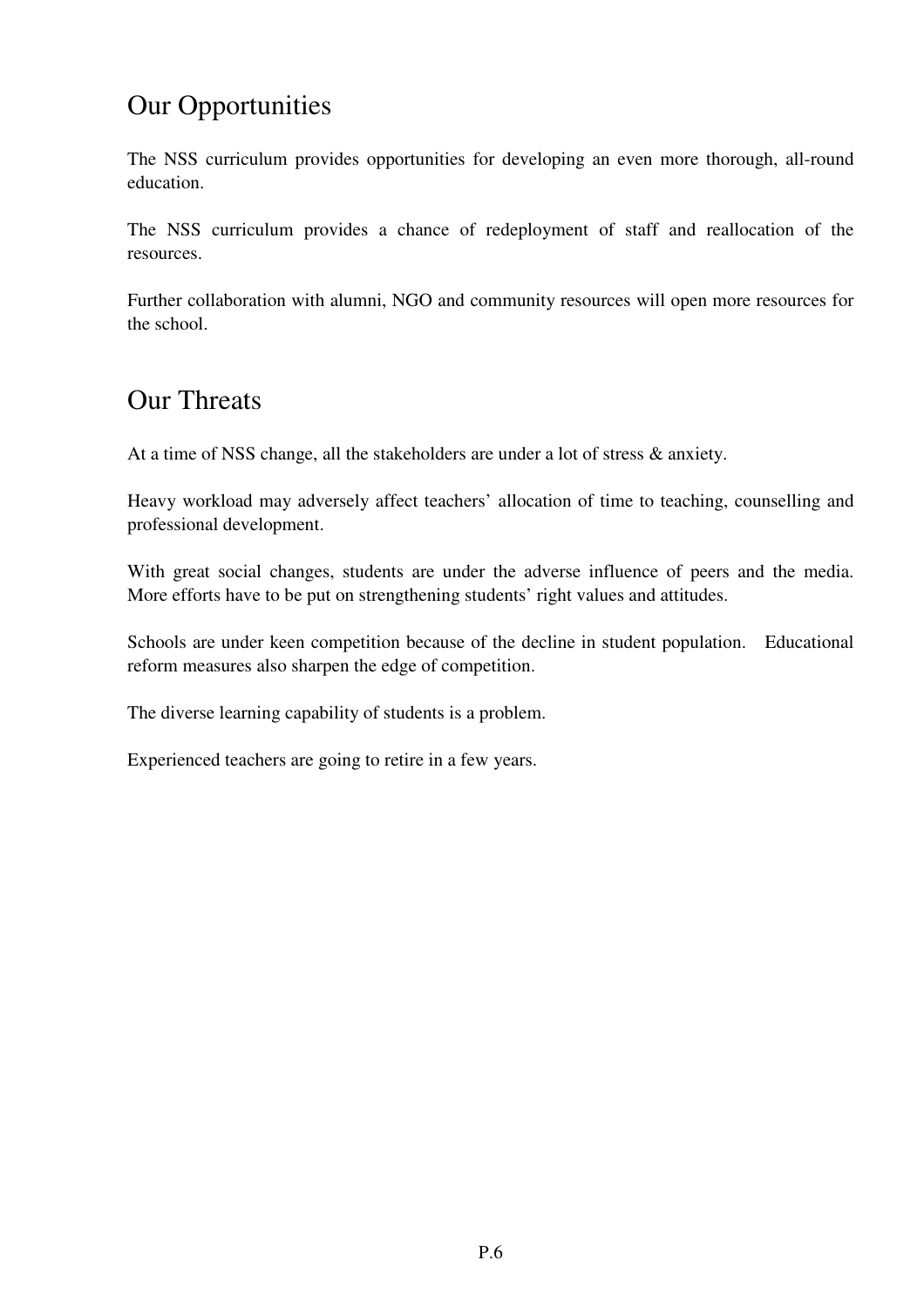## IV. MAJOR CONCERNS

#### **Domain 1: Management and Organization**

To provide suitable facilities and resources to meet the needs of our students and to facilitate the professional development of teachers.

#### **Domain 2: Learning and Teaching**

To develop students' potentials through updated learning and teaching approaches.

#### **Domain 3: Student Support and School Ethos**

To nurture the development of positive attitudes and values in students and help them develop the essential skills.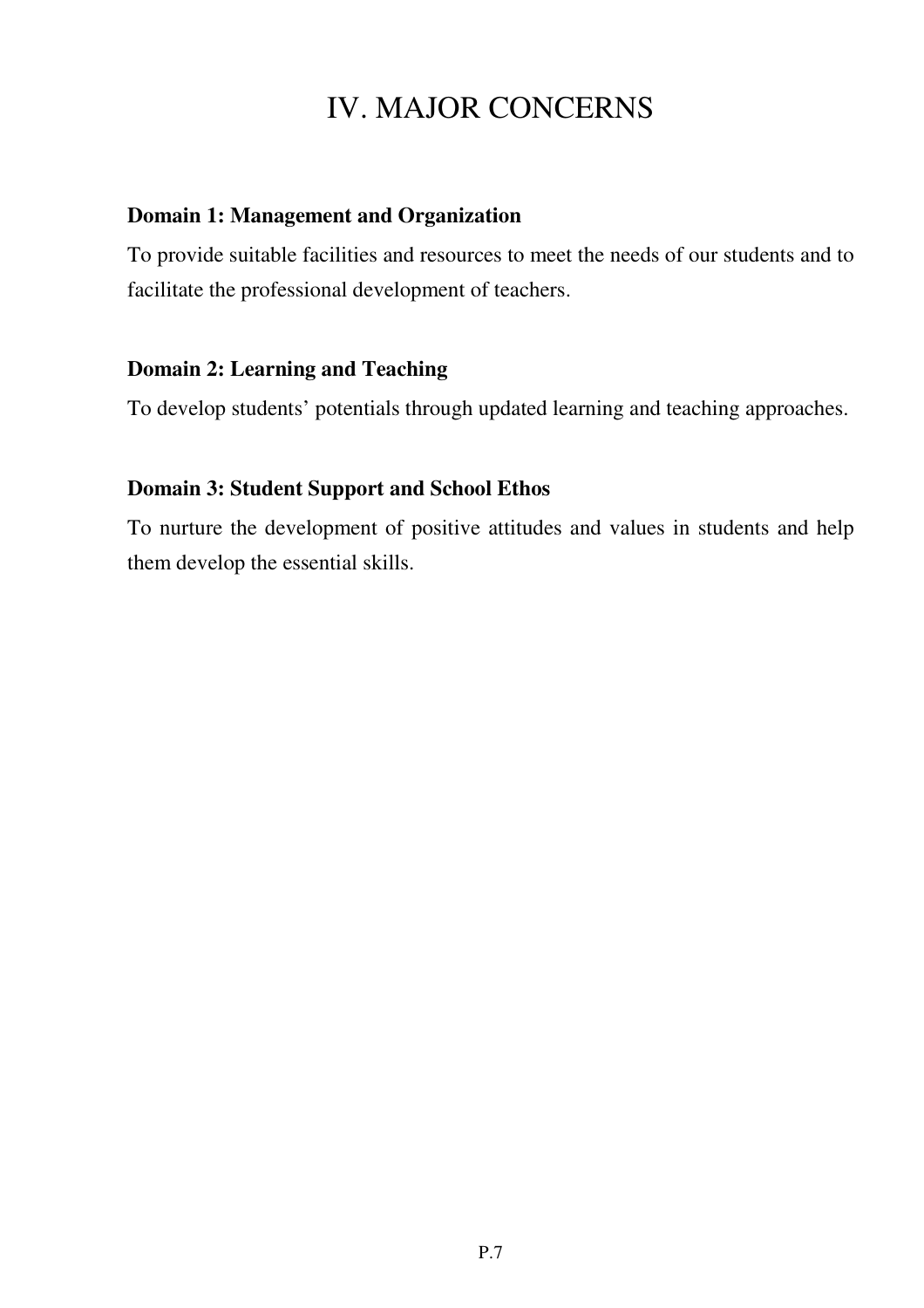## V. SCHOOL DEVELOPMENT PLAN (2009/10 – 2011/12)

|                       | <b>Intended Outcomes /</b><br><b>Targets</b> | <b>Strategies</b>                                                | <b>Time Scale</b><br>(Please insert $\forall$ ) |               |           |
|-----------------------|----------------------------------------------|------------------------------------------------------------------|-------------------------------------------------|---------------|-----------|
| <b>Major Concerns</b> |                                              |                                                                  |                                                 |               |           |
|                       |                                              |                                                                  |                                                 | $09/10$ 10/11 | 11/12     |
| Domain 1              |                                              |                                                                  |                                                 |               |           |
| To provide suitable   | Improvement of                               | To continue on seeking of new school extension,                  | $\sqrt{}$                                       | $\sqrt{}$     | V         |
| facilities and        | facilities                                   | etc.                                                             |                                                 |               |           |
| resources to meet the |                                              | alteration of existing facilities                                | $\sqrt{ }$                                      | $\sqrt{}$     | $\sqrt{}$ |
| needs of our students |                                              | Seeking more financial supports for other learning               | $\sqrt{}$                                       | $\sqrt{}$     | $\sqrt{}$ |
|                       |                                              | experiences                                                      |                                                 |               |           |
| To facilitate the     | Staff development                            | Mentor/induction programmes for new teachers                     | $\sqrt{}$                                       | $\sqrt{}$     | $\sqrt{}$ |
| professional          |                                              | Training workshops and seminars                                  | $\sqrt{}$                                       | $\sqrt{}$     | $\sqrt{}$ |
| development of        |                                              |                                                                  |                                                 |               |           |
| teachers.             |                                              |                                                                  |                                                 |               |           |
| Domain 2              |                                              |                                                                  |                                                 |               |           |
| To develop students'  | The school provides                          | . Review the subjects / subject combinations for                 | $\sqrt{}$                                       | $\sqrt{}$     | V         |
| potentials through    | an NSS curriculum                            | the NSS                                                          |                                                 |               |           |
| updated learning and  | that will develop                            | Teachers attend NSS courses                                      | V                                               | V             | V         |
| teaching approaches   | students' potentials                         | Teachers prepare for teaching materials                          | V                                               | V             | $\sqrt{}$ |
|                       |                                              | Teachers implement changes in junior                             | N                                               | $\sqrt{}$     | V         |
|                       |                                              | curriculum for bridging to the NSS                               |                                                 |               |           |
|                       |                                              | (subject-based)                                                  |                                                 |               |           |
|                       | Teachers & students                          | Improve on the existing assessment system to                     | $\sqrt{}$                                       | $\sqrt{}$     | $\sqrt{}$ |
|                       | are prepared for the                         | facilitate the NSS SBA                                           |                                                 |               |           |
|                       | NSS assessment                               | Each subject to develop a formal SBA structure                   | $\sqrt{}$                                       | V             | V         |
|                       | mode                                         |                                                                  |                                                 |               |           |
|                       |                                              | Reinforce the "Assessment for Learning"                          | $\sqrt{}$                                       | $\sqrt{}$     | V         |
|                       |                                              | concept                                                          |                                                 |               |           |
|                       | The school is ready                          | Teachers adopt teaching approaches appropriate                   | $\sqrt{}$                                       | $\sqrt{}$     | $\sqrt{}$ |
|                       | to adopt updated                             | to NSS                                                           |                                                 |               |           |
|                       | pedagogical                                  | Student-centred classrooms                                       | V                                               | V             | V         |
|                       | approaches                                   | Inter-departmental lesson observation                            | $\sqrt{}$                                       | $\sqrt{}$     | V         |
|                       |                                              | - External links for developing lesson                           | V                                               |               |           |
|                       |                                              | observation skills & fostering independent                       |                                                 |               |           |
|                       |                                              | learning skills                                                  |                                                 |               |           |
|                       |                                              | Collaborative lesson preparation                                 | $\sqrt{}$                                       | V             | V         |
|                       |                                              | Experience sharing (both internal $&$ external)                  | $\sqrt{}$                                       | $\sqrt{}$     |           |
|                       |                                              | Teachers attend seminars to acquaint<br>$\overline{\phantom{a}}$ |                                                 |               |           |
|                       |                                              | themselves with the most recent education                        | V                                               | V             | V         |
|                       |                                              | trends                                                           |                                                 |               |           |
|                       |                                              | Supportive language environment<br>$\overline{a}$                | $\sqrt{}$                                       | $\sqrt{}$     | V         |
|                       | Learner diversity is                         | Through the use of updated pedagogical                           | $\sqrt{}$                                       | $\sqrt{}$     | V         |
|                       | catered for                                  | approaches, student performance can be                           |                                                 |               |           |
|                       |                                              | enhanced.                                                        |                                                 |               |           |
|                       |                                              | Various tasks are planned for the need of                        | $\sqrt{ }$                                      | $\sqrt{}$     | V         |
|                       |                                              | different students.                                              |                                                 |               |           |
|                       |                                              | Core and extension contents are included.                        | $\sqrt{ }$                                      | V             | V         |
|                       |                                              | Additional support programmes organized for                      | $\sqrt{}$                                       | $\sqrt{}$     | V         |
|                       |                                              | students                                                         |                                                 |               |           |